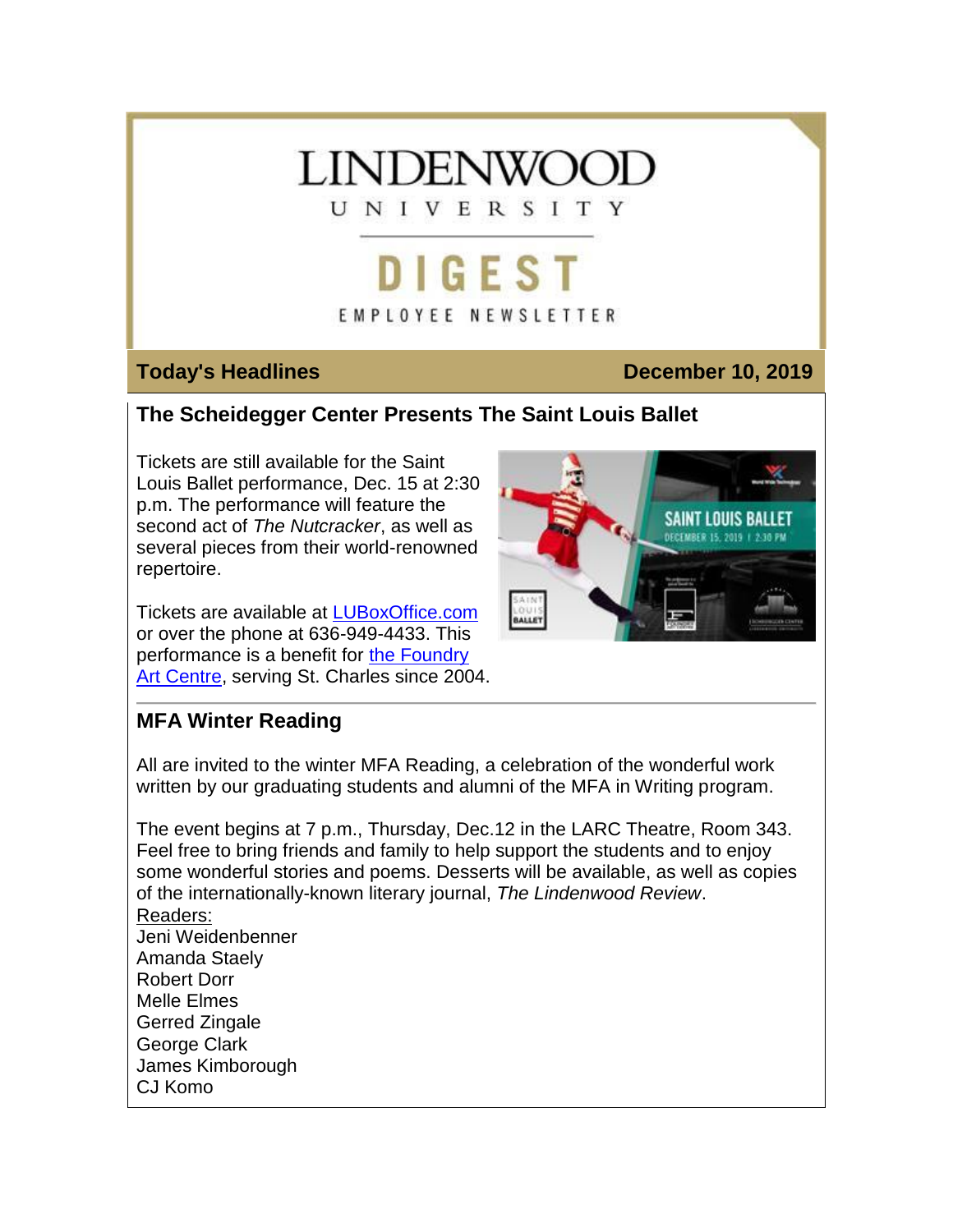Nanci Race Casey Hoercher

### **Public Safety & Security Toy Drive Entails Ticket Forgiveness**

The Lindenwood University Public Safety & Security Office on Lindenwood University's St. Charles campus is conducting a Toys for Tots drive through Dec. 20. As an added bonus, donors can get fines for outstanding parking tickets waived.

All donations will be accepted at the office on the fourth floor of the Spellmann Campus Center through 5 p.m. on Dec. 20. Toys must be new, unwrapped, and still in their packaging. Toys are requested for newborn through teenage children; jewelry, accessories, clothing, and shoes will not be accepted. There is no minimum price requirement for toy donations. Toys are distributed by Toys for Tots to families who might otherwise have difficulty affording them.

Donors will have fines for campus parking tickets forgiven at a rate of one ticket per toy donated. Tickets received prior to Aug. 26 are not eligible for the program. Tickets for the following parking violations are eligible for the program: commuter lot, unauthorized parking, loading zone, guest parking, no permit, and blocking dumpster. For more information, contact Lauren Borrelli in Public Safety & Security at [lborrelli@lindenwood.ed.](mailto:lborrelli@lindenwood.ed)

### **Student Health Center Provider Change**

Starting on Jan. 13, 2020, the Student Health Center's medical services will be provided by BJC. BJC will provide the same level of outstanding care and services that was provided by SSM. The Student Health Center's hours will remain the same (Monday – Friday from 8:30 a.m. to 5 p.m.). The Student Health Center will close on Dec. 13 at 3 p.m. and will reopen on Jan. 13, 2020.

### **Hammond Institute's Op-Ed Campaign Surpasses 1M Subscribers Mark**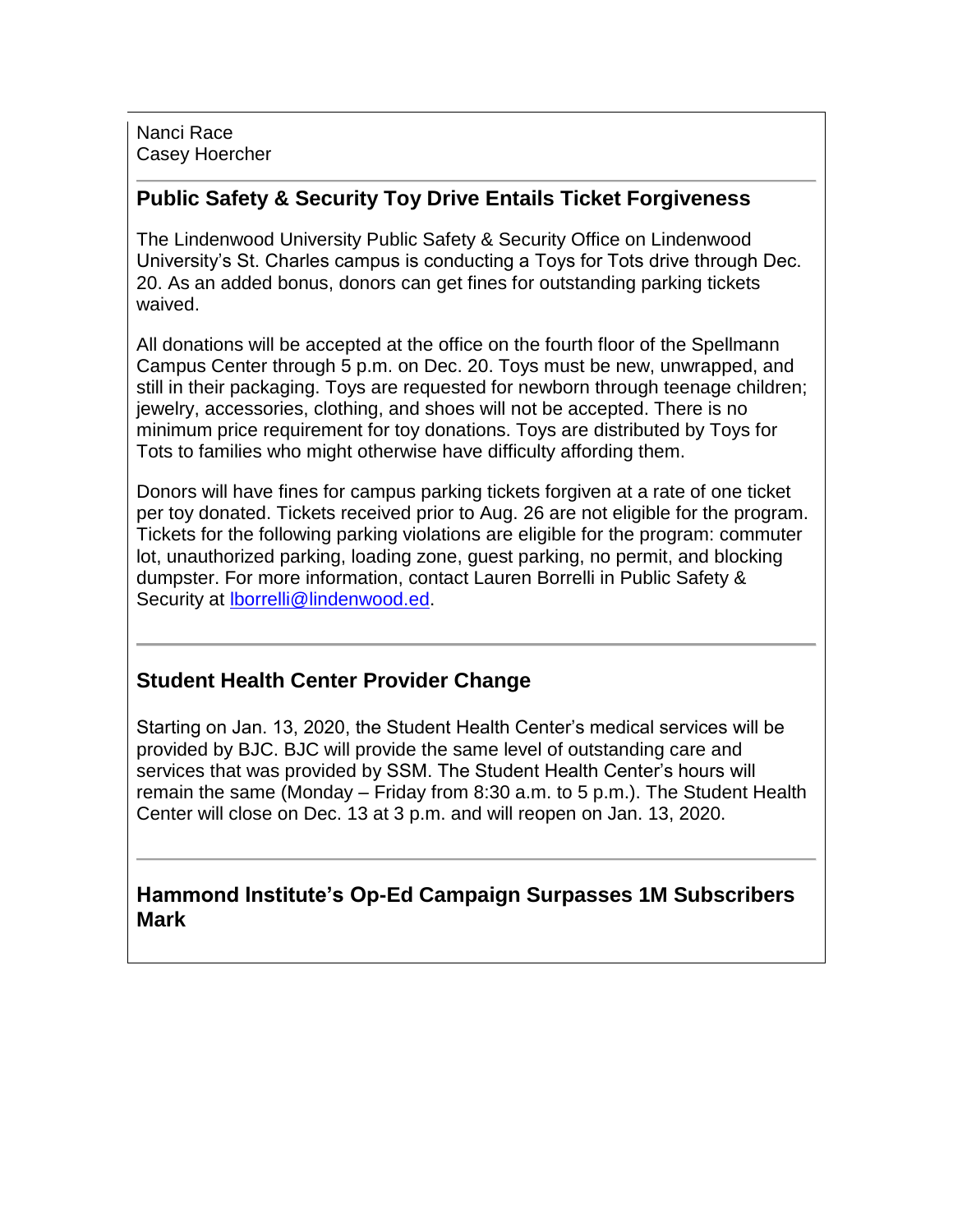Congratulations to [Dr. Rik Hafer,](https://hes32-ctp.trendmicro.com/wis/clicktime/v1/query?url=https%3a%2f%2fcustapp.marketvolt.com%2flink%2f7nHe9BkCl7%3fCM%3d1433315066%26X%3d70525052&umid=5084e5cb-9a47-421f-9738-e0d1e4bf19f4&auth=bc7ac43e330fa629f0cfb11786c85e83c10d06b8-f817cb9e250426df9eac00f719436b698b6b6d4e) professor of economics and director of the [Center for Economics and the](https://hes32-ctp.trendmicro.com/wis/clicktime/v1/query?url=https%3a%2f%2fcustapp.marketvolt.com%2flink%2fUlpF9xymVE%3fCM%3d1433315066%26X%3d70525052&umid=5084e5cb-9a47-421f-9738-e0d1e4bf19f4&auth=bc7ac43e330fa629f0cfb11786c85e83c10d06b8-aedf6db4c79f0c1f622b7cae58a7269932e80dfc)  [Environment](https://hes32-ctp.trendmicro.com/wis/clicktime/v1/query?url=https%3a%2f%2fcustapp.marketvolt.com%2flink%2fUlpF9xymVE%3fCM%3d1433315066%26X%3d70525052&umid=5084e5cb-9a47-421f-9738-e0d1e4bf19f4&auth=bc7ac43e330fa629f0cfb11786c85e83c10d06b8-aedf6db4c79f0c1f622b7cae58a7269932e80dfc) with the [Hammond](https://hes32-ctp.trendmicro.com/wis/clicktime/v1/query?url=https%3a%2f%2fcustapp.marketvolt.com%2flink%2fHyfzrIIyKZ%3fCM%3d1433315066%26X%3d70525052&umid=5084e5cb-9a47-421f-9738-e0d1e4bf19f4&auth=bc7ac43e330fa629f0cfb11786c85e83c10d06b8-3985cdb8a1ad9a68b7cfbd57b507a7207cf668ff)  [Institute for Free Enterprise.](https://hes32-ctp.trendmicro.com/wis/clicktime/v1/query?url=https%3a%2f%2fcustapp.marketvolt.com%2flink%2fHyfzrIIyKZ%3fCM%3d1433315066%26X%3d70525052&umid=5084e5cb-9a47-421f-9738-e0d1e4bf19f4&auth=bc7ac43e330fa629f0cfb11786c85e83c10d06b8-3985cdb8a1ad9a68b7cfbd57b507a7207cf668ff) Hafer's most recent op-ed article – [Economic](https://hes32-ctp.trendmicro.com/wis/clicktime/v1/query?url=https%3a%2f%2fcustapp.marketvolt.com%2flink%2fLzXaLyGhPt%3fCM%3d1433315066%26X%3d70525052&umid=5084e5cb-9a47-421f-9738-e0d1e4bf19f4&auth=bc7ac43e330fa629f0cfb11786c85e83c10d06b8-2e11f50f39209e1b962c0b4a1b281aca928db1d0)  [Freedom in Missouri](https://hes32-ctp.trendmicro.com/wis/clicktime/v1/query?url=https%3a%2f%2fcustapp.marketvolt.com%2flink%2fLzXaLyGhPt%3fCM%3d1433315066%26X%3d70525052&umid=5084e5cb-9a47-421f-9738-e0d1e4bf19f4&auth=bc7ac43e330fa629f0cfb11786c85e83c10d06b8-2e11f50f39209e1b962c0b4a1b281aca928db1d0) – was distributed in November 2019 by the Missouri Press Association. This particular



The John W. Hammond **INSTITUTE FOR FREE ENTERPRISE** AT LINDENWOOD UNIVERSITY

article has currently reached more than 42,000 newspaper subscribers statewide, sending the Hammond Institute's [Op-Ed Campaign](https://hes32-ctp.trendmicro.com/wis/clicktime/v1/query?url=https%3a%2f%2fcustapp.marketvolt.com%2flink%2fed6myGKSUf%3fCM%3d1433315066%26X%3d70525052&umid=5084e5cb-9a47-421f-9738-e0d1e4bf19f4&auth=bc7ac43e330fa629f0cfb11786c85e83c10d06b8-2f82792c31769cb462cc401defa7ec823729e5d4) over the 1 million subscribers mark.

"We've generated 22 op-ed articles since December 2017 in conjunction with the Plaster School of Business," said [Dr. Howard Wall,](https://hes32-ctp.trendmicro.com/wis/clicktime/v1/query?url=https%3a%2f%2fcustapp.marketvolt.com%2flink%2f4P9iCHVwbE%3fCM%3d1433315066%26X%3d70525052&umid=5084e5cb-9a47-421f-9738-e0d1e4bf19f4&auth=bc7ac43e330fa629f0cfb11786c85e83c10d06b8-ad0a0627dfe9ec39b5a10add570856678dc84220) director of the Hammond Institute, "with topics covering the gamut, including economics, K-12 education, tariffs, entrepreneurship, and the Constitution. To date, we have had content written by our faculty and staff published in 62 newspapers across the state of Missouri."

For more information about the Hammond Institute's Op-Ed Campaign, please visit [online](https://hes32-ctp.trendmicro.com/wis/clicktime/v1/query?url=https%3a%2f%2fcustapp.marketvolt.com%2flink%2fHyfzrIIyKZ%3fCM%3d1433315066%26X%3d70525052&umid=5084e5cb-9a47-421f-9738-e0d1e4bf19f4&auth=bc7ac43e330fa629f0cfb11786c85e83c10d06b8-3985cdb8a1ad9a68b7cfbd57b507a7207cf668ff) or call 636-627-2915.

### **Request for Computer Science Projects, Spring 2020**

As the primary part of a Computer Science course (CSC43000 -Senior Projects) that Stephen Blythe will be teaching this spring, students are required to work on a "real world" group programming project. In order to facilitate this, he would like to gather several potential projects from campus sources. So, if you have a potential computer programming project, he would like to hear about it. Here are some things to keep in mind:

1) These will be student-run projects, so there's no guarantee that the resulting program will work for you (or at all). In other words, don't suggest something that is "mission critical" in any sense of the phrase.

2) Do not include anything that involves significant personal or other security related data.

3) Students will be getting college credit for this, so there is no need to pay anyone any money.

4) You must meet with the students occasionally (at some points frequently) as the semester progresses. Please keep this in mind!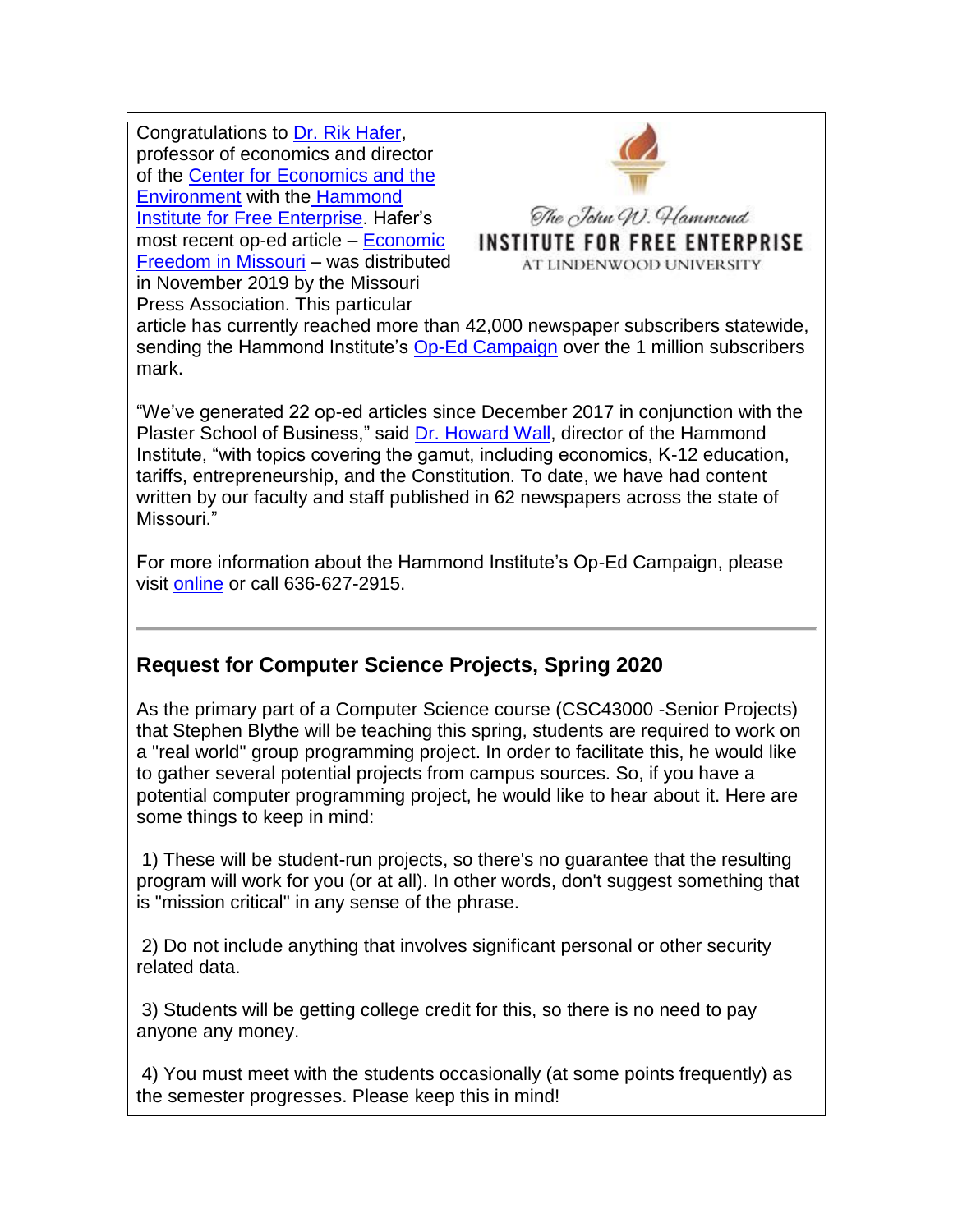Regarding project size guidelines, CAMS is essentially a programming project but is FAR too large in scope to work with as a whole; however, an individual module or two to "add in" to CAMS might be OK. Of course, security is a big issue with CAMS, so such a project would likely not be possible for other reasons. A project that simply keeps track of ticket sales is likely too small, but a project that keeps track of open auditorium seats/locations, assists with ticket sales, and keeps track of actual ticket redemption (i.e. attendance) could potentially work.

Blythe will start deciding what projects to use in the class at the start of the Spring semester, so pleasesend any ideas by Friday, Jan. 10, 2020 (preferably sooner). For more information, Blythe can be reached at [sblythe@lindenwood.edu.](mailto:sblythe@lindenwood.edu)

### **Faculty - Instructions for the December Commencement Ceremonies**

Friday, Dec. 13 - Family Arena: 2002 Arena Pkwy, St. Charles, MO 63303

• Gates open at 5:30 p.m. If you arrive before 5:30 p.m. Gates 1, 2, and 3 will be locked. Gate 4 or the dock area are the only options before 5:30 p.m.

• Arrive by 6:15 p.m.

• Enter Gate 4 and proceed to the service elevator down one floor to the dock area

• Pick up your name card and proceed to locker room B for the dressing area if needed then go to the line-up area in the lobby. You will stand in line according to the lineup number printed on your name card (top left-hand corner) and the number sign taped to the lobby floor.

• Ceremony will begin at 7 p.m.

Saturday, Dec. 14 - Family Arena: 2002 Arena Pkwy, St. Charles, MO 63303

• Gates open at 8:30 a.m. If you arrive before 8:30 a.m. Gates 1, 2, and 3 will be locked. Gate 4 or the dock area are the only options before 8:30 a.m.

• Arrive by 9:15 a.m.

• Enter Gate 4 and proceed to the service elevator down one floor to the dock area

• Pick up your name card – proceed to locker room B for the dressing area if needed then go to the line-up area in the lobby. You will stand in line according to the lineup number printed on your name card (top left-hand corner) and the number sign taped to the lobby floor.

• Ceremony will begin at 10 a.m.

Read more information on [commencement](https://hes32-ctp.trendmicro.com/wis/clicktime/v1/query?url=https%3a%2f%2fcustapp.marketvolt.com%2flink%2fvHViMvZrvl%3fCM%3d1433315066%26X%3d70525052&umid=5084e5cb-9a47-421f-9738-e0d1e4bf19f4&auth=bc7ac43e330fa629f0cfb11786c85e83c10d06b8-6b2108fd59b29a89558acddcbc145f7c847e5c17)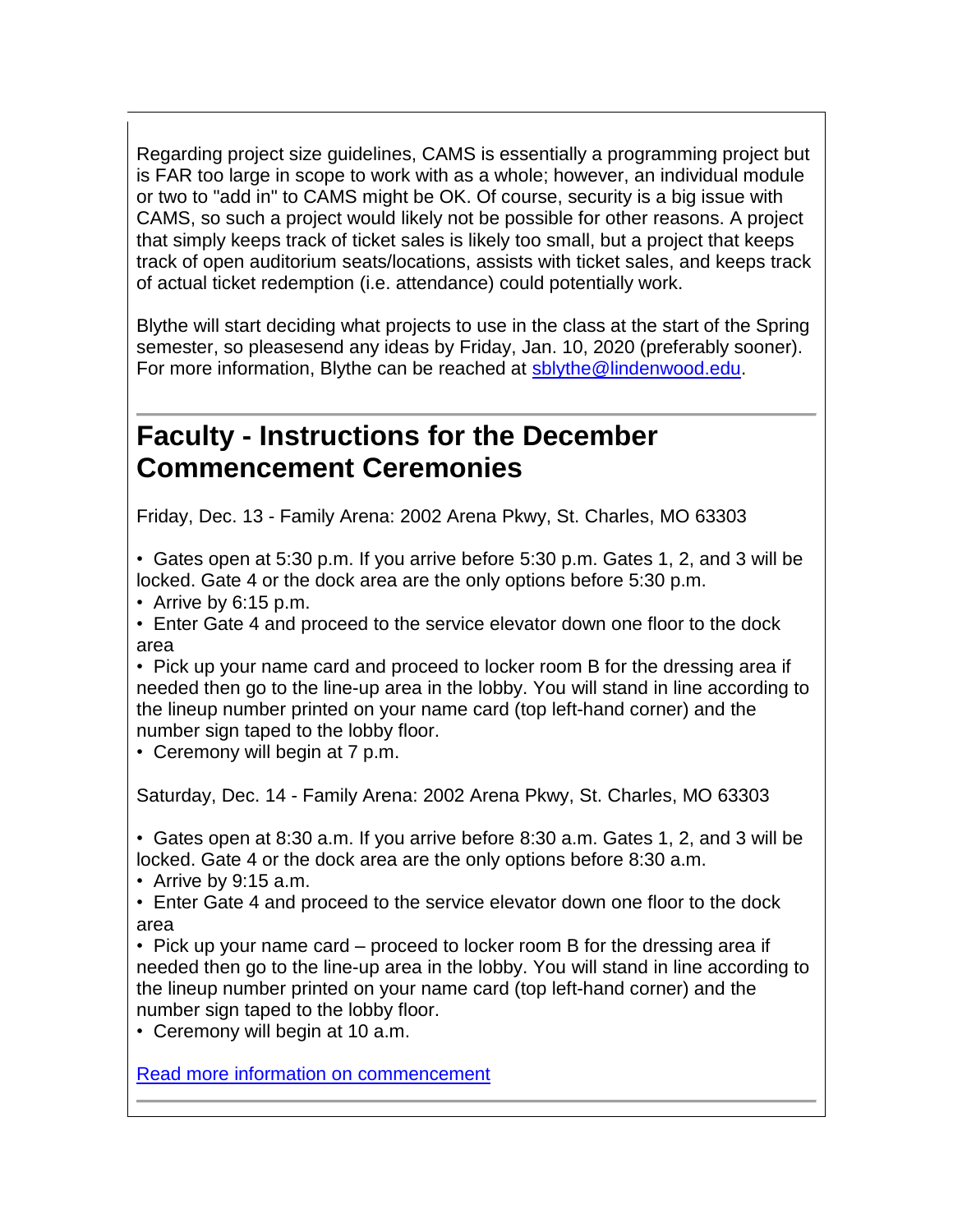### **Multi-Factor Authentication is Here!**

In response to growing security threats and information security audit recommendations, Lindenwood University is adopting Multi-Factor Authentication (MFA) for all faculty and staff accounts in January 2020. Information sessions are being scheduled for December and January to provide additional details on the implementation. To learn more, please click this [Multi-Factor Authentication video](https://hes32-ctp.trendmicro.com/wis/clicktime/v1/query?url=https%3a%2f%2fcustapp.marketvolt.com%2flink%2fuds5Co1vsH%3fCM%3d1433315066%26X%3d70525052&umid=5084e5cb-9a47-421f-9738-e0d1e4bf19f4&auth=bc7ac43e330fa629f0cfb11786c85e83c10d06b8-b571e12ac8f062f61d41f8763b16c2b80cfdcb03)  [link.](https://hes32-ctp.trendmicro.com/wis/clicktime/v1/query?url=https%3a%2f%2fcustapp.marketvolt.com%2flink%2fuds5Co1vsH%3fCM%3d1433315066%26X%3d70525052&umid=5084e5cb-9a47-421f-9738-e0d1e4bf19f4&auth=bc7ac43e330fa629f0cfb11786c85e83c10d06b8-b571e12ac8f062f61d41f8763b16c2b80cfdcb03)

Depending on your last name, [Multi-Factor Authentication](https://hes32-ctp.trendmicro.com/wis/clicktime/v1/query?url=https%3a%2f%2fcustapp.marketvolt.com%2flink%2fZf4DkEKEr5%3fCM%3d1433315066%26X%3d70525052&umid=5084e5cb-9a47-421f-9738-e0d1e4bf19f4&auth=bc7ac43e330fa629f0cfb11786c85e83c10d06b8-e77f52b7301711df75275d4d972dcc30bbb0ca27) will be enabled on all faculty and staff accounts beginning Jan. 22, 2020. Multi-Factor Authentication will be enabled each day at 7 a.m. according to the following schedule.

January 22 -- A-E January 23 -- F-J January 24 -- K-O January 27 -- P-T January 28 -- U-Z



Today's Q2 moment comes from the Office of the President and celebrates three individuals--Stu Hollis, Brian Bird, and Chris Phillips:

The last three weeks have been crazy in the Office of the President, especially with the Ducks Unlimited event and the Butler Society and Sibley Heritage Gala. Both of these events were an opportunity to showcase the university to external constituents and required a collaborative effort. I can say with absolutely certainty that neither event would have been as successful without Stu Hollis, Brian Bird, Chris and the theater student workers.

From the moment I started communicating with both Stu and Brian, they jumped in with both feet, making sure I had everything I needed. Their professionalism was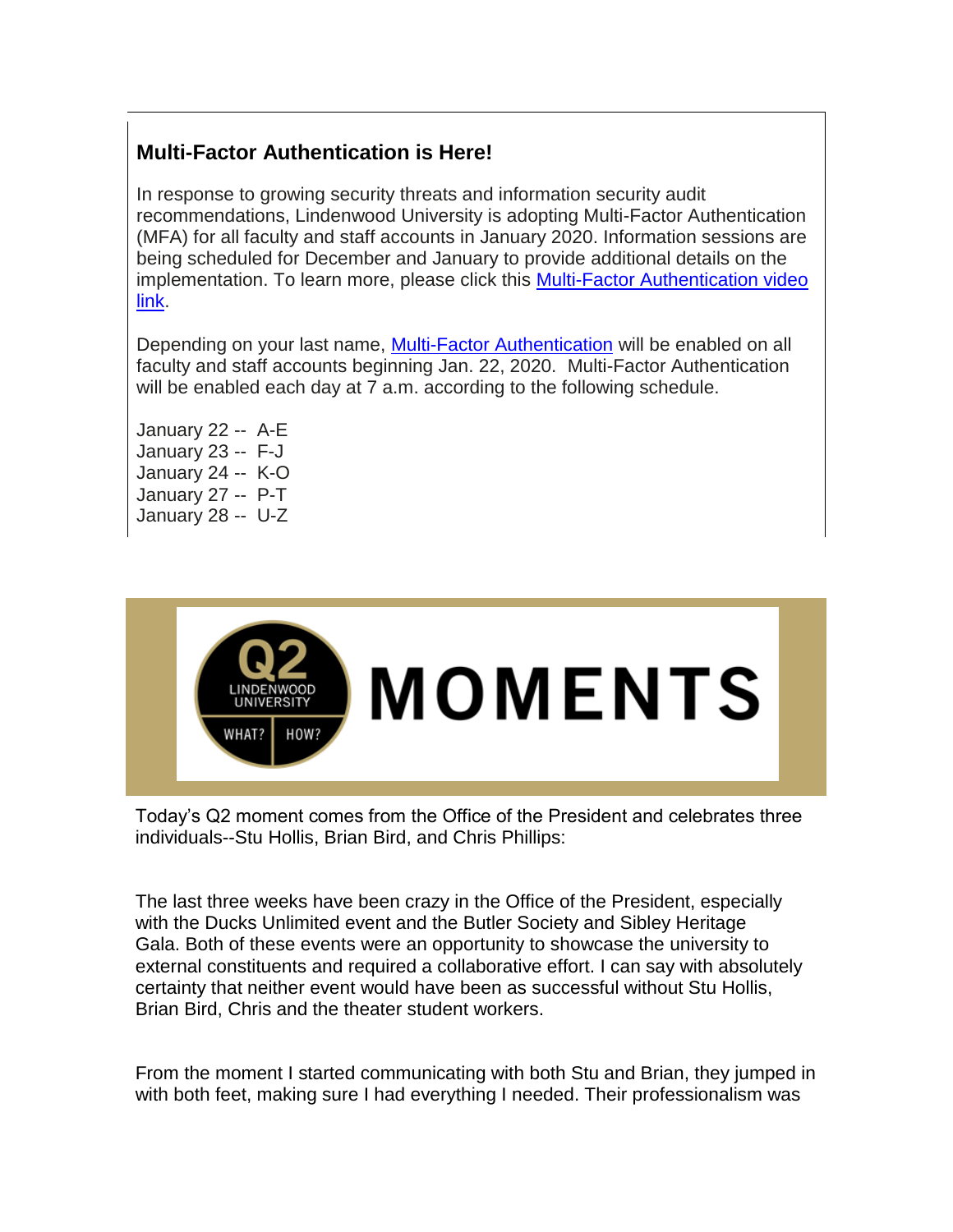second to none, and with them being at the necessary events with a smile and enthusiasm.

"These events were certainly a team effort, but the cooperation and collaboration of Stu, Brian, Chris and their teams was definitely a textbook Q2 moment."

Stu, Brian, and Chris, thank you for everything you do to make events at Lindenwood a success. No matter if we are hosting a student production or a donor gala, you always make everything shine. We always look our best because of you.

-The Q2 Team

Submit your own Q2 Moment [here!](https://hes32-ctp.trendmicro.com/wis/clicktime/v1/query?url=https%3a%2f%2fcustapp.marketvolt.com%2flink%2fVKEkRbfQ9E%3fCM%3d1433315066%26X%3d70525052&umid=5084e5cb-9a47-421f-9738-e0d1e4bf19f4&auth=bc7ac43e330fa629f0cfb11786c85e83c10d06b8-27404d889b0650fccf1de574bf9dd4e9cf970c53)



Four faculty. Four disciplines. One semester to obseive, share, and learn!



a Teaching Squares program starting in January! A Teaching Square is made up of four instructors, typically from different disciplines, who conduct non-evaluative peer observations intended to facilitate idea sharing, reflective teaching, and community-building. Universities that have Teaching Squares include UW Tacoma, Augustana College, and Tufts University. For more information, see this [overview](https://hes32-ctp.trendmicro.com/wis/clicktime/v1/query?url=https%3a%2f%2fcustapp.marketvolt.com%2flink%2fCnBeRN8IGv%3fCM%3d1433315066%26X%3d70525052&umid=5084e5cb-9a47-421f-9738-e0d1e4bf19f4&auth=bc7ac43e330fa629f0cfb11786c85e83c10d06b8-4cd7abd68395490387a4a6c1e8636761881f35ba) of the concept or check out this report on the [pilot](https://hes32-ctp.trendmicro.com/wis/clicktime/v1/query?url=https%3a%2f%2fcustapp.marketvolt.com%2flink%2fZztngaVHkm%3fCM%3d1433315066%26X%3d70525052&umid=5084e5cb-9a47-421f-9738-e0d1e4bf19f4&auth=bc7ac43e330fa629f0cfb11786c85e83c10d06b8-0bf0d98c6f4def07aa47b0fa21e369b811fea798)  [program at UW Tacoma.](https://hes32-ctp.trendmicro.com/wis/clicktime/v1/query?url=https%3a%2f%2fcustapp.marketvolt.com%2flink%2fZztngaVHkm%3fCM%3d1433315066%26X%3d70525052&umid=5084e5cb-9a47-421f-9738-e0d1e4bf19f4&auth=bc7ac43e330fa629f0cfb11786c85e83c10d06b8-0bf0d98c6f4def07aa47b0fa21e369b811fea798) All full- and part-

time faculty, as well as staff who teach, are encouraged to join. If you're interested in participating in the spring 2020 semester, email Kristen c This is a fun, easy way to learn from and alongside your colleagues!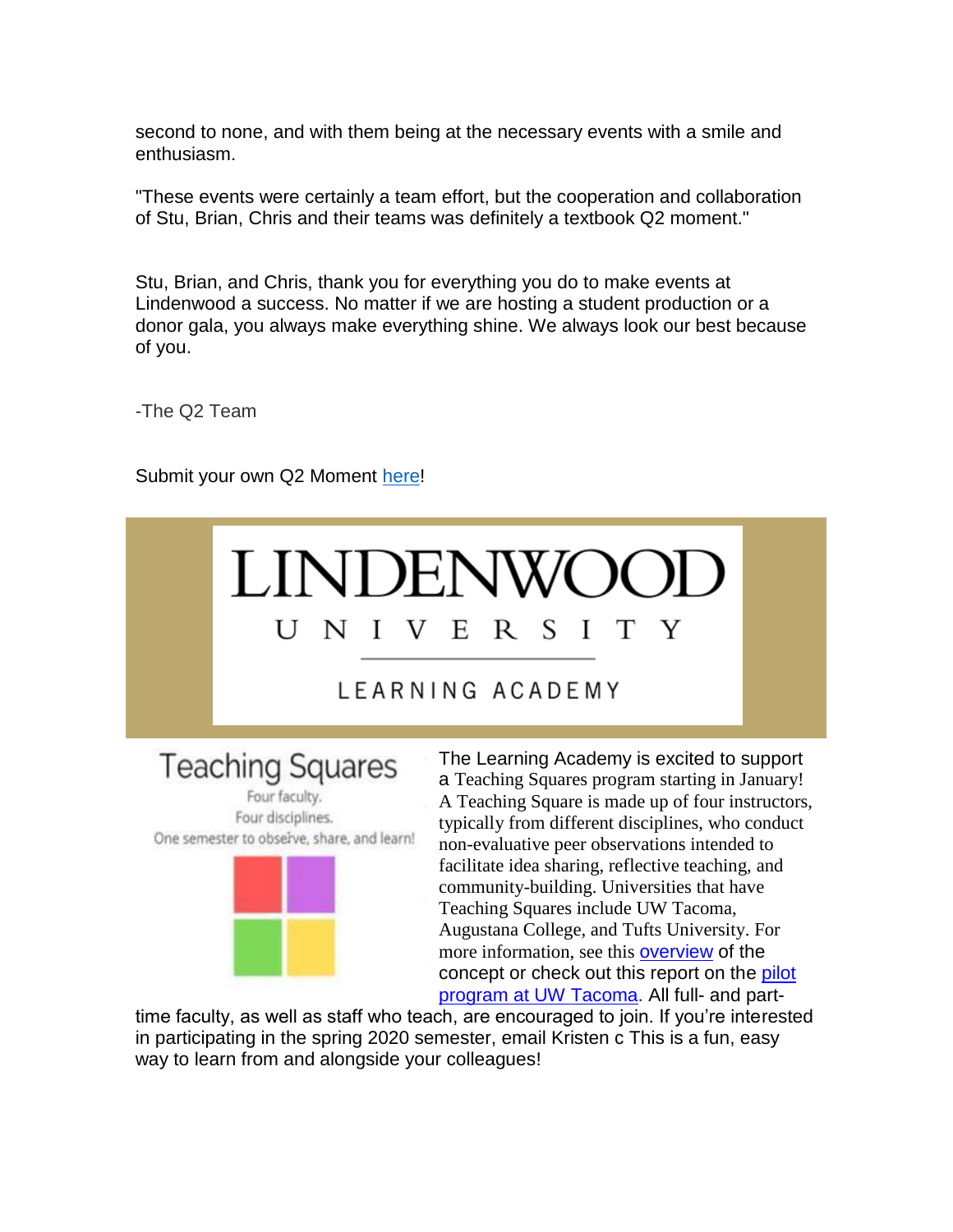## **Writing Circles**



If you've got writing to do, but struggle to set aside time to do it, consider joining a Writing Circle for spring 2020! Writing Circles can take many forms, but the basic idea is that faculty and staff who are interested in creating accountability for writing as a habitual practice come together on a regular basis to write. Some circles are as simple as co-writing in a quiet space. Other circles discuss writing goals and progress, or even effective writing practices. More formalized circles can include mentoring or peer review and feedback. Read about how Writing Circles have been used at other

universities [here,](https://hes32-ctp.trendmicro.com/wis/clicktime/v1/query?url=https%3a%2f%2fcustapp.marketvolt.com%2flink%2fmCXAFLc1DN%3fCM%3d1433315066%26X%3d70525052&umid=5084e5cb-9a47-421f-9738-e0d1e4bf19f4&auth=bc7ac43e330fa629f0cfb11786c85e83c10d06b8-c62870cc26249b04836b89beb99158b21f1591b6) here, and [here.](https://hes32-ctp.trendmicro.com/wis/clicktime/v1/query?url=https%3a%2f%2fcustapp.marketvolt.com%2flink%2ffwgRmKECzC%3fCM%3d1433315066%26X%3d70525052&umid=5084e5cb-9a47-421f-9738-e0d1e4bf19f4&auth=bc7ac43e330fa629f0cfb11786c85e83c10d06b8-bad778ef8168353b89ffad651e713effe7151ec3) If you are interested in being a part of a Writing Circle starting in February, email [Kristen Norwood](mailto:knorwood@lindenwood.edu%E2%80%8B) to sign up or for more information.

### **SAVE THE DATE!** *Getting Started with Grants* **Featuring Dr. Ben Moore** Jan. 30, 2:30-3:30 p.m. Dunseth Auditorium

Ben Moore, co-founder and director of the Bosnia Memory Project at Fontbonne University, will share his experience with securing grants to support his work. Moore has received substantial grant funding from the National Endowment for the Humanities, among other organization.





### **CV TRAINING**

Did you know that Lindenwood has a new CV management tool? Join Dr. Joe Alsobrook on Dec. 10 at 8 a.m. OR Dec. 11 at 3 p.m. for a training and Q&A session, including a demonstration on how your CV manager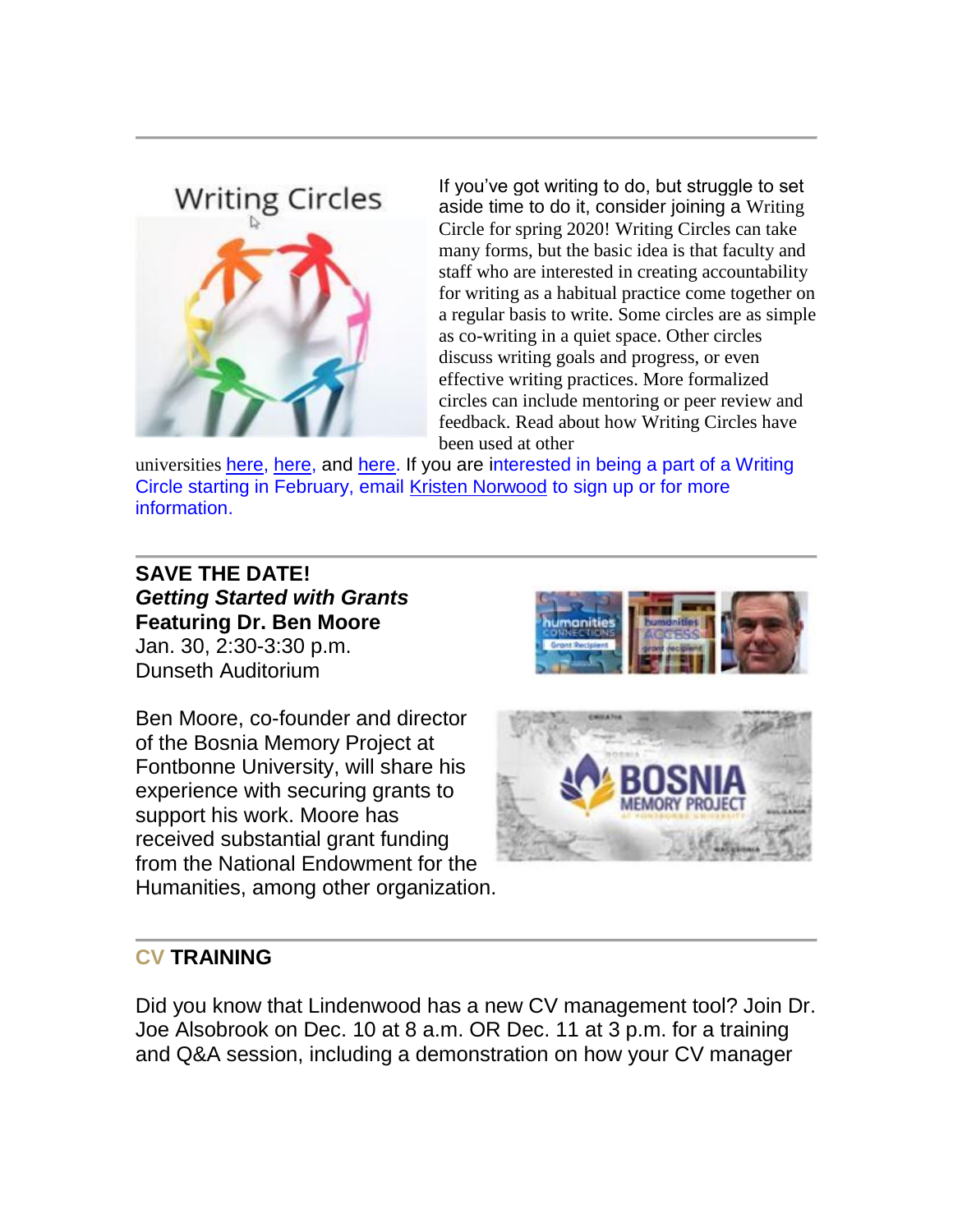can integrate information and artifacts in your performance evaluation portal. [Click Here](https://hes32-ctp.trendmicro.com/wis/clicktime/v1/query?url=https%3a%2f%2fcustapp.marketvolt.com%2flink%2fbgze8f5Cci%3fCM%3d1433315066%26X%3d70525052&umid=5084e5cb-9a47-421f-9738-e0d1e4bf19f4&auth=bc7ac43e330fa629f0cfb11786c85e83c10d06b8-920c4e583bd724ec262a50389cb478ae08aa011d) to register.

### **Winter Break Hours**

**Harmon - Lion's Pride Express** Dec. 12 Closes at 2 p.m.

**Spellmann - Lion's Pride Market** Dec. 13 Closes at 2 p.m.

**Spellmann Dining Hall**

Dec. 13 Closes at 2 p.m.

#### **Evans Dining Hall**

Dec. 13 Closes at 2 p.m.

### **Starbucks**

| Dec. 13   | 7 a.m. - 5 p.m.       |
|-----------|-----------------------|
| Dec 16-20 | $7:30$ a.m. $-3$ p.m. |
| Jan. 3    | $7:30$ a.m. $-3$ p.m. |
| Jan. 6-10 | $7:30$ a.m. $-3$ p.m. |
| Jan. 12   | 2 p.m. - 9 p.m.       |

All meal plans end Friday, Dec. 13 at 2 p.m. Normal hours of operation resume Jan. 13.

### **Library Services**

| Dec. 10-12       | $7:30$ a.m. $-2$ a.m.                      |
|------------------|--------------------------------------------|
| Dec. 13          | $7:30$ a.m. $-5$ p.m. (last day of finals) |
| Dec. 14          | $9:30$ a.m. $-3$ p.m.                      |
| Dec. 15          | 2 p.m. - 6 p.m.                            |
| Dec. 16-19       | 7:30 a.m. - 8 p.m.                         |
| Dec. 20          | $7:30$ a.m. $-5$ p.m.                      |
| Dec. 21 - Jan. 1 | Closed                                     |
| Jan. 2-3         | $7:30$ a.m. $-5$ p.m.                      |
| Jan. 4           | $9:30$ a.m. $-3$ p.m.                      |
| Jan. 5           | 2 p.m. - 6 p.m.                            |
| Jan. 6-9         | $7:30$ a.m. $-8$ p.m.                      |
| Jan. 10          | $7:30$ a.m. $-5$ p.m.                      |
| Jan. 11          | $9:30$ a.m. $-3$ p.m.                      |
| Jan. 12          | 2 p.m. - 6 p.m.                            |
|                  |                                            |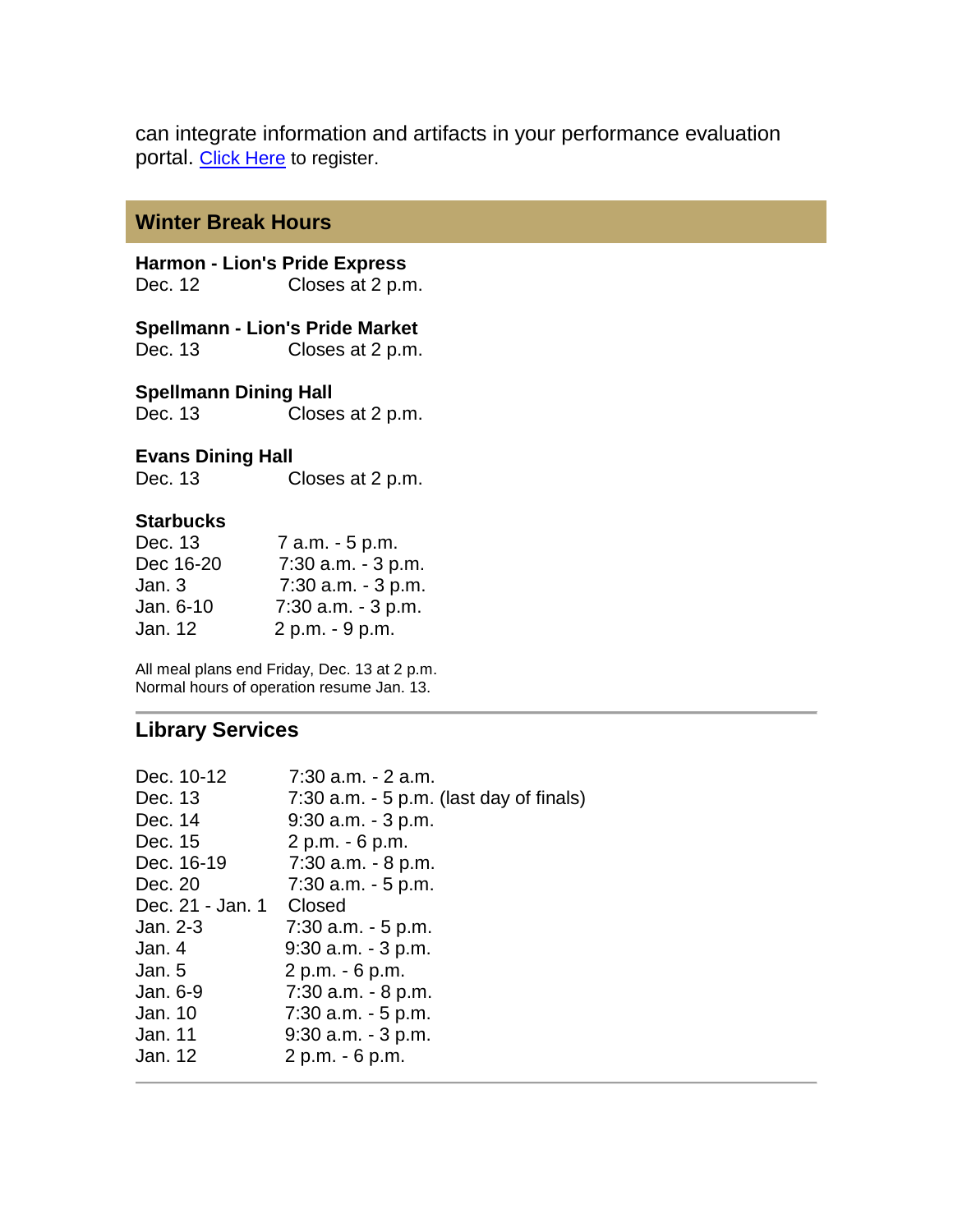### **Evans Commons Rec Center**

| Dec. 10-13    | 7 a.m. - 9 p.m. |
|---------------|-----------------|
| Dec. 14-15    | Closed          |
| Dec. 16-20    | 7 a.m. - 7 p.m. |
| Dec. 21-Jan 1 | Closed          |
| Jan. 2-3      | 7 a.m. - 7 p.m. |
| Jan. 4-5      | Closed          |
| Jan. 6-10     | 7 a.m. - 7 p.m. |
| Jan. 11-12    | Closed          |

\*Rec Center hours also include the Third Floor Track. \*All guests will be asked to leave the facility 15 minutes prior to scheduled closing.

### **Writing Center**

The Writing Center will be open Dec. 17-19 from 9 a.m. to 5 p.m. in Room 333 LARC.

No appointments are necessary.

For questions, contact [writingcenter@lindenwood.edu](mailto:writingcenter@lindenwood.edu)

### **Upcoming Events and Deadlines**

- Dec. 13 [Graduate Commencement,](https://hes32-ctp.trendmicro.com/wis/clicktime/v1/query?url=https%3a%2f%2fcustapp.marketvolt.com%2flink%2foHHAisESIG%3fCM%3d1433315066%26X%3d70525052&umid=5084e5cb-9a47-421f-9738-e0d1e4bf19f4&auth=bc7ac43e330fa629f0cfb11786c85e83c10d06b8-428074052517e217d3cf50ee0919833a46d6383d) 7 p.m. at the St. Charles Family Arena
- Dec. 14 [Undergraduate Commencement,](https://hes32-ctp.trendmicro.com/wis/clicktime/v1/query?url=https%3a%2f%2fcustapp.marketvolt.com%2flink%2fmdsq12fqw5%3fCM%3d1433315066%26X%3d70525052&umid=5084e5cb-9a47-421f-9738-e0d1e4bf19f4&auth=bc7ac43e330fa629f0cfb11786c85e83c10d06b8-265e12d7bae1f26b97062218c6af01c1139e6f19) 10 a.m. at the St. Charles Family Arena
- Dec. 15 [The Saint Louis Ballet,](https://hes32-ctp.trendmicro.com/wis/clicktime/v1/query?url=https%3a%2f%2fcustapp.marketvolt.com%2flink%2fsFKDUVSF6e%3fCM%3d1433315066%26X%3d70525052&umid=5084e5cb-9a47-421f-9738-e0d1e4bf19f4&auth=bc7ac43e330fa629f0cfb11786c85e83c10d06b8-4e3a14e6494302e564b311378a313dfb89354b62) 2:30 p.m., The Lindenwood Theater
- Dec. 21 [Martina McBride,](https://hes32-ctp.trendmicro.com/wis/clicktime/v1/query?url=https%3a%2f%2fcustapp.marketvolt.com%2flink%2fgW38iyCREW%3fCM%3d1433315066%26X%3d70525052&umid=5084e5cb-9a47-421f-9738-e0d1e4bf19f4&auth=bc7ac43e330fa629f0cfb11786c85e83c10d06b8-3f44e1f8451623ff5da9e8be0759e938a0abd541) 8 p.m., The Lindenwood Theater